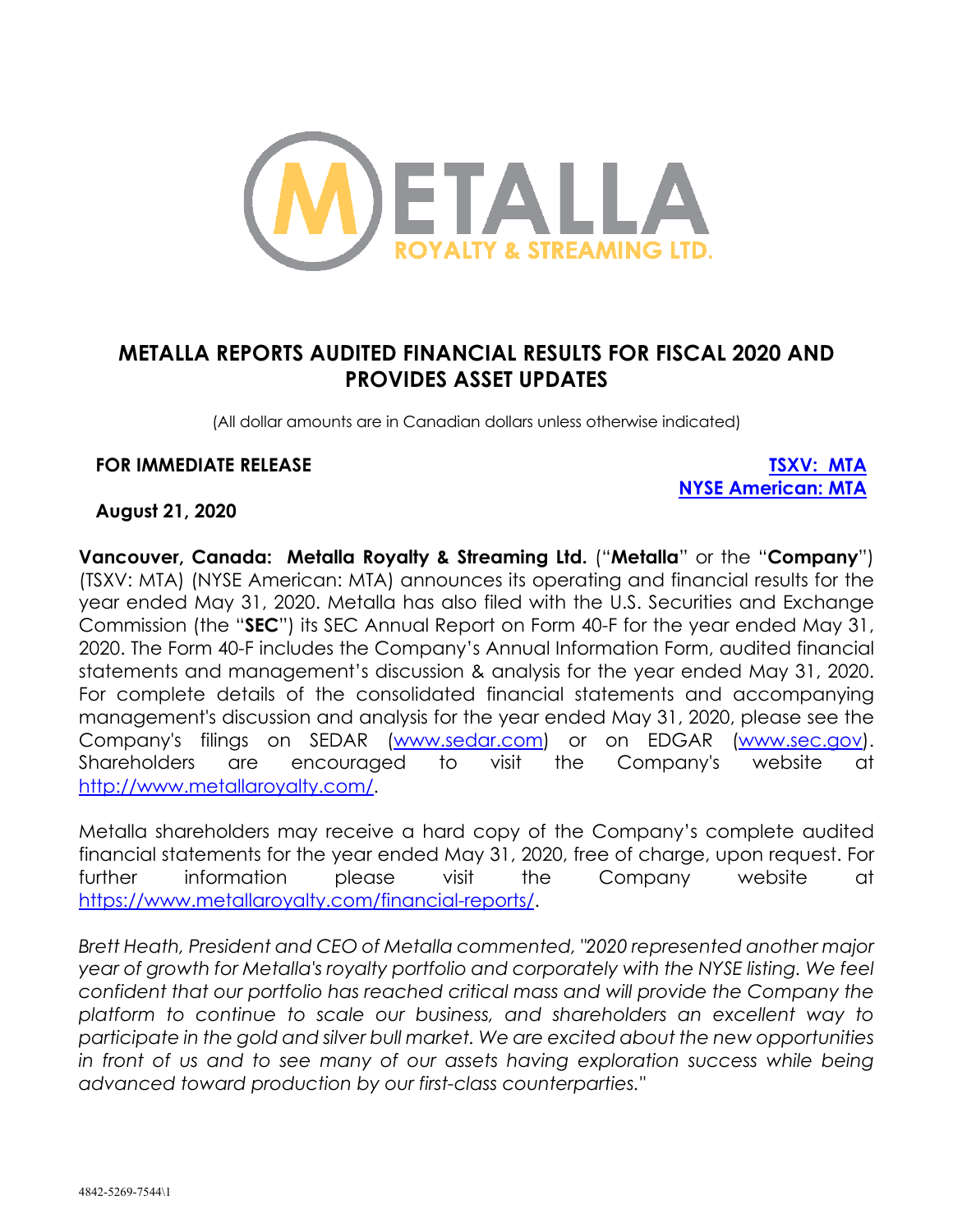#### **FINANCIAL HIGHLIGHTS**

*During the year ended May 31, 2020, and the subsequent period, the Company:*

- increased the number of royalties and streams held to a total of 50 precious metal assets through the following notable transactions:
	- o acquired a 2.0% NSR royalty on future gold production from a portion of the La Fortuna deposit (the "**Cantarito Claim**") and prospective exploration grounds forming part of the NuevaUnión project located in the Huasco Province in the Atacama region of Chile. The NuevaUnión project is jointly owned by Newmont Corporation ("**Newmont**") and Teck Resources Limited ("**Teck**"), and is one of the largest undeveloped copper-gold-molybdenum projects in the world;
	- o consolidated its ownership on St. Barbara Ltd.'s ("**St. Barbara**") Fifteen Mile Stream Gold Project ("**FMS**") through the acquisition of a 3.0% net smelter royalty on the Plenty deposit and Seloam Brook prospect for \$2.0 million of which \$0.5 million in cash was paid upfront;
	- o acquired 100% of the issued and outstanding shares of Idaho Resources Corporation ("**IRC**") for US\$2.0 million in cash and 357,121 common shares. IRC holds a 0.5% GOR on Nevada Gold Mine's ("**NGM**") Anglo/Zeke claim block in Nevada, which is located on trend to the southeast of the Cortez Operations and Goldrush project. NGM is a joint venture between Barrick Gold Corporation ("**Barrick**") (61.5%) and Newmont (38.5%). IRC also holds a 1.5% GOR covering NuLegacy Gold Corporation's ("**NuLegacy**") Red Hill project in Eureka County, Nevada, which is contiguous to the southeast of the Anglo/Zeke claims. IRC also holds reversionary rights to mineral claims encompassing all of the NGM's Cortez operations;
	- o acquired a net 1.0% NSR royalty on the operating Wharf mine ("**Wharf**") in South Dakota from third parties for total consideration of US\$1.0 million in cash and 899,201 common shares. Wharf is operated by Coeur Mining Inc. ("**Coeur**"); and
	- o entered into an agreement with NuEnergy Gas Limited ("**NuEnergy**") to acquire an existing 2.5% NSR royalty on the northern and southern portions of Kirkland Lake Gold Ltd.'s ("**Kirkland Lake**") operating Fosterville mine ("**Fosterville**") in Queensland, Australia, for a total consideration of AUD\$2.0 million in cash and 467,730 common shares. The transaction is expected to close in October 2020.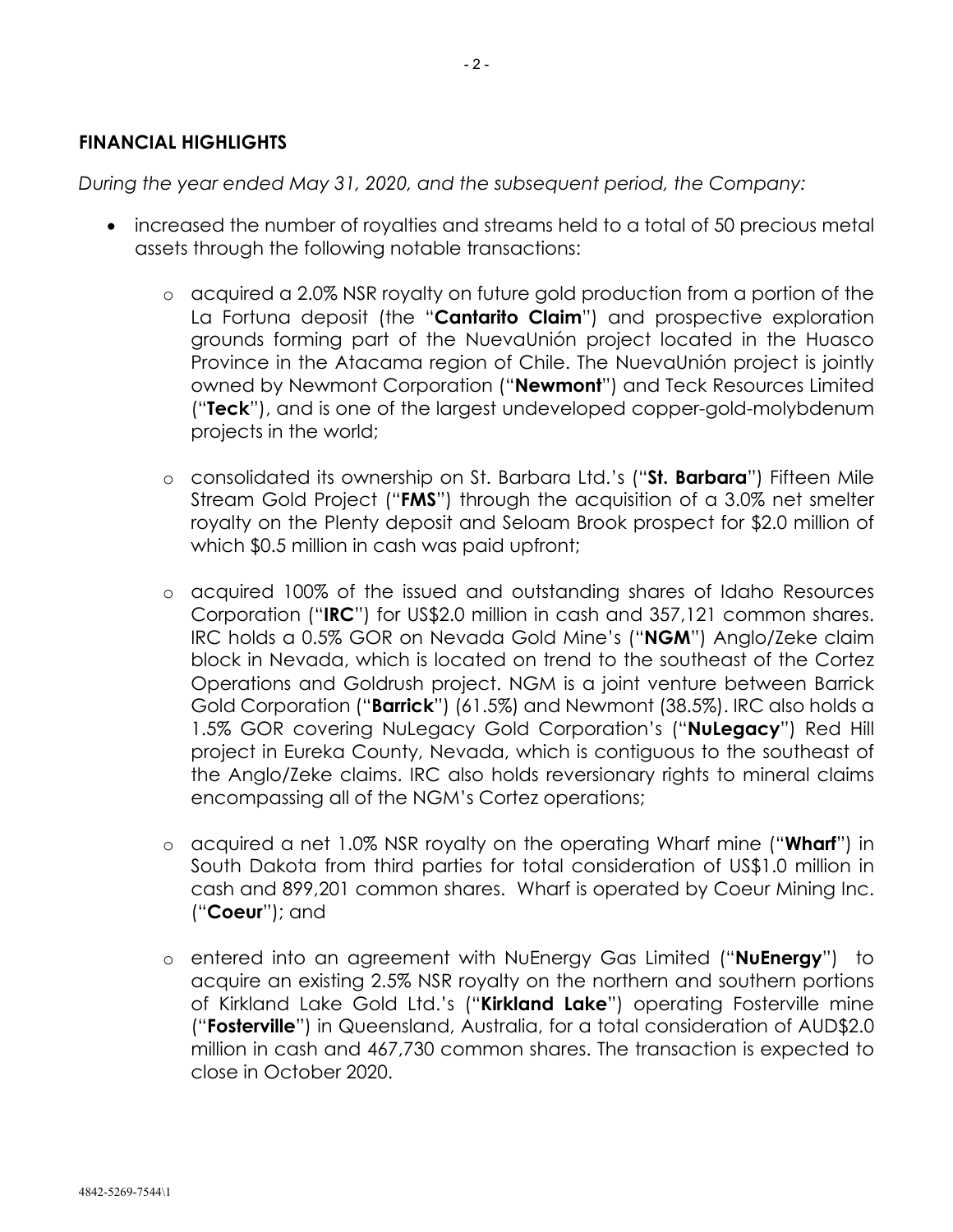- recognized revenue on 178,624 (2019 431,844) attributable silver ounces ("**oz.**") at an average realized price of US\$17.24 (2019 - US\$15.33) and average cash cost of US\$6.58 (2019 - US\$6.27) per oz. (see non-IFRS Financial Measures);
- generated operating cash margin of US\$10.66 (2019 US\$9.06) per attributable silver oz. from the Endeavor silver stream, New Luika Gold Mine ("**NLGM**") stream held by Silverback Ltd. ("**Silverback**"), and other royalty interests (see non-IFRS Financial Measures);
- recognized revenue from royalty and stream interests of \$3.6 million (2019 \$7.9) million), net loss of \$5.8 million (2019 - \$2.4 million), and adjusted EBITDA of negative \$1.9 million (2019 - positive \$2.1 million) (see non-IFRS Financial Measures);
- paid \$1.6 million in dividends during the year ended May 31, 2020 (2019 \$1.8 million). No dividends have been paid or declared for the months of June to August due to the impact of COVID-19;
- completed the secondary listing of its common shares on the NYSE and concurrently completed a consolidation of its common shares on the basis of one new share for four old shares (1:4). All shares and per share information has been restated on a retroactive basis to give effect to the share consolidation;
- Coeur completed a secondary public offering of 3,910,000 common shares of the Company previously held by it, at a price of US\$5.30 per common share for gross proceeds of US\$20.7 million (the "**Secondary Offering**"). The net proceeds of the Secondary Offering were paid directly to Coeur. On June 30, 2020, following the close of the Secondary Offering and the Wharf transaction, Coeur's ownership of the Company's common shares decreased from 14.9% to 2.5%; and
- in August 2019, drew down the initial advance of \$7.0 million on its \$12.0 million convertible loan facility with Beedie Capital ("**Beedie**") and repaid all other loans payable which had an aggregate principal balance of US\$2.0 million; in August 2020, the Company amended the convertible loan facility with Beedie whereby Beedie will convert \$6.0 million of the \$7.0 million initial advance, the Company will drawdown the remaining \$5.0 million from the original loan facility with the conversion repriced from \$5.56 to \$9.90 and Beedie would make an additional \$20.0 million available to the Company to fund future acquisitions. On August 6, 2020, Beedie converted \$6.0 million at \$5.56 per share for a total of 1,079,136 shares and the company drew down the remaining \$5.0 million with a revised conversion price of \$9.90 from the original loan facility.

### **ASSET UPDATES**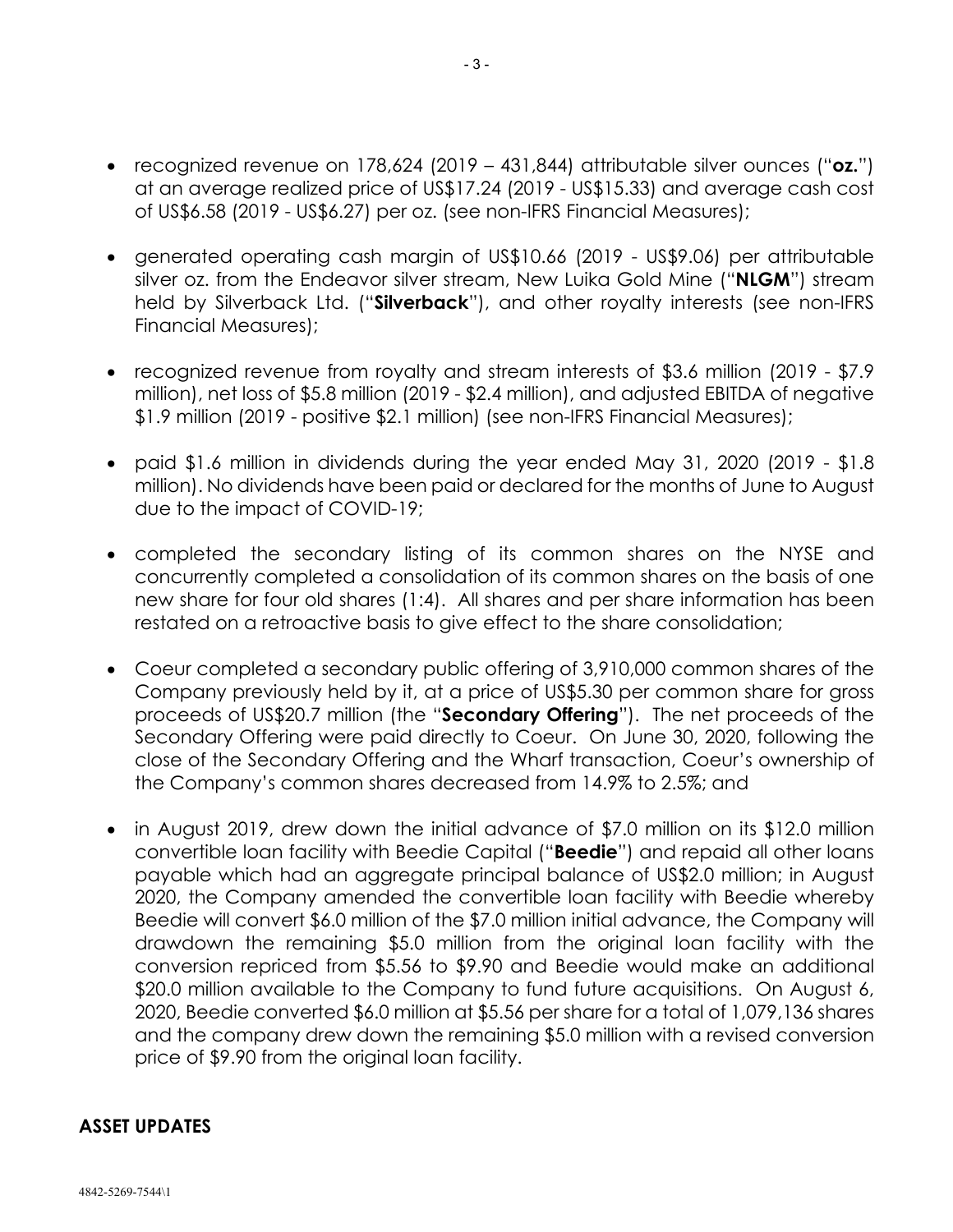## *COSE & Joaquin Royalties*

Metalla received its first royalty payments on Cap-Oeste Sur East ("**COSE**") and Joaquin for production in fiscal 2020. Revenue totaled \$90,273 and was related to mainly development ore shipped to the Manantial Espejo plant. Both mines were scheduled to ramp up to commercial production during the first two calendar quarters of 2020 but have been delayed due to COVID-19 mandatory shut down of operations by the Argentina government.

On April 2, 2020, a new decree was issued by the government of Argentina to expand the list of exemptions that will include mining production as essential for the Argentine economy. Although mining production is now permitted again, Pan American Silver Corp. ("**Pan American**") has kept the operations running at a reduced rate for the first half of the calendar year 2020. The impact of these suspensions on mining production levels and resulting cash flow to Metalla is difficult to predict.

Pan American later reported by news release on August 5, 2020, operations at Pan American's COSE & Joaquin mine resumed on May 4, 2020, with high-grade ore being stockpiled on-site. Pan American expects to begin hauling mined ores from COSE and Joaquin to the processing plant in the third quarter of 2020.

Metalla holds an NSR royalty of 1.5% and 2.0% on COSE and Joaquin mines, respectively.

### *New Luika Silver Stream*

Shanta Gold Limited ("**Shanta**") disclosed in their news release on January 16, 2020 that their annual production for 2019 totaled 84.5 thousand oz. of gold, ahead of their guidance of 80-84 thousand oz. for the year at the New Luika Gold Mine ("**NLGM**") located in Tanzania. Shanta also announced that it added 135 thousand oz. of gold reserves to the current mine plan during the year, net of depletion.

For 2020, Shanta has disclosed guidance of 80-85 thousand Au oz. and a 65% increase in its exploration budget to US\$5 million over 2019. Shanta has reported its first net cash position in its 2020 second quarter financial statement, completing a period of deleveraging.

Metalla holds a 15% interest in Silverback Ltd. whose sole business is receipt and distribution of a silver stream on NLGM at an ongoing cost of 10% of the spot silver price.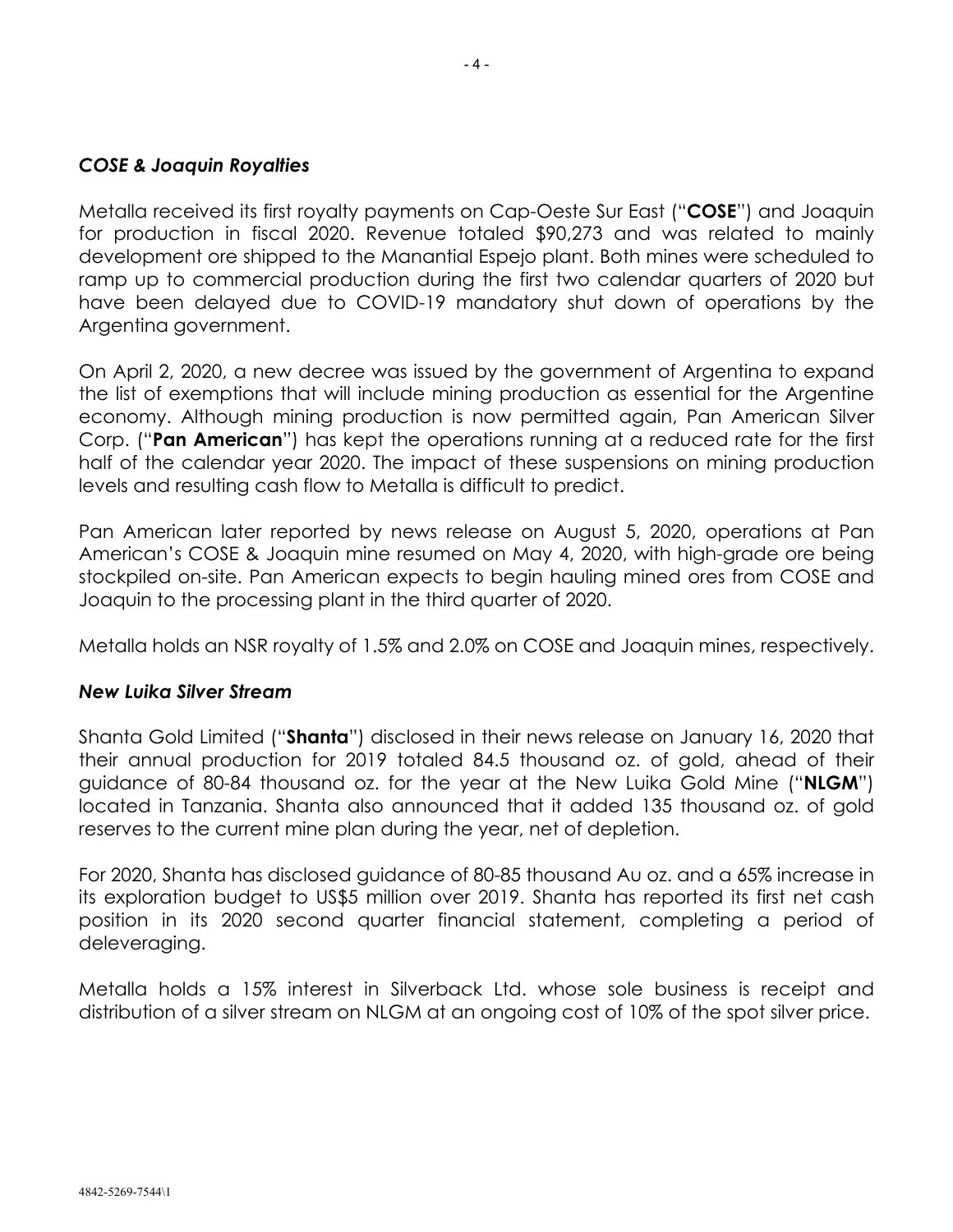#### *Endeavor Mine Silver Stream*

After decades of successful operation, the operator of the Endeavor Mine, located in Cobar, Australia, CBH Resources Limited ("**CBH**") suspended mining operations at the Endeavor Mine in December 2019 and placed it into care and maintenance. The current focus for a potential future resumption of mining is the recent discovery of the Deep Zinc Lode at depth and a potential open pit scenario that was originally outlined in a historic study completed in 2007.

Metalla has the right to buy 100% of the silver production up to 20 million ounces (12.6 million ounces remaining under the contract for delivery) from the Endeavor Mine for an operating cost contribution of US\$1.00 per ounce of payable silver, indexed annually for inflation, plus a further increment of 50% of the silver price in excess of US\$7.00 per oz.

### *Santa Gertrudis*

The Santa Gertrudis gold property of Agnico Eagle Mines Limited ("**Agnico**") is located approximately 180 kilometres north of Hermosillo in Sonora, Mexico. During the first half of 2020, Agnico continued their US\$10.4 Million drill program at Santa Gertrudis with a focus on expanding and testing new targets. In a press release dated July 29, 2020, Agnico announced further expansion of the Amelia deposit, effectively expanding the potential high-grade resource base, and the extension of oxide mineralization at both the Trinidad Trend and Toro Zone. At Amelia, drilling intersected high-grade gold structures below the current underground resource including 6.1 g/t gold and 122 g/t silver over 6.3 metres and 1.9 g/t gold and 5 g/t silver over 10.2 metres. At Espiritu Santo drilling continued to intersect high-grade gold and silver mineralization with notable intercepts of 1.5 g/t gold and 2 g/t silver over 3.7 metres and 2.7 g/t gold and 321 g/t silver (uncapped silver value of 1,101 g/t) over 3.3 metres. Drilling at the El Toro trend tested targets in the upper oxide portions of historical opens pits which will be amenable to heap-leach processing, intersecting 1 g/t gold and 1 g/t silver over 21.3 metres and 2.8 g/t gold and 2 g/t silver over 9.5 metres.

In a press release dated April 30, 2020, Agnico announced it had intersected high-grade gold at Amelia demonstrating the deposit remains open along strike and depth with hole 308 intersecting five high-grade structural commonly found at the bottom of the resource: 3.7 g/t gold over 6 metres, 3.3 g/t gold over 13 metres and 5.3 g/t gold over 10 metres. Beneath the underground resource, three step-out holes intersected high-grade gold of 3.1 g/t over 3.5 metres, 2.8 g/t over 22.5 metres and 3.5g/t over 4 metres, demonstrating the possibility to expand the resource base.

At the Espiritu Santo deposit, drilling demonstrated that shallow gold and silver mineralization continues to the south west of the deposit with high grade intercepts such as 3.7 g/t gold and 424 g/t silver over 3 metres and 3.5 g/t gold and 7 g/t silver over 11.5 metres.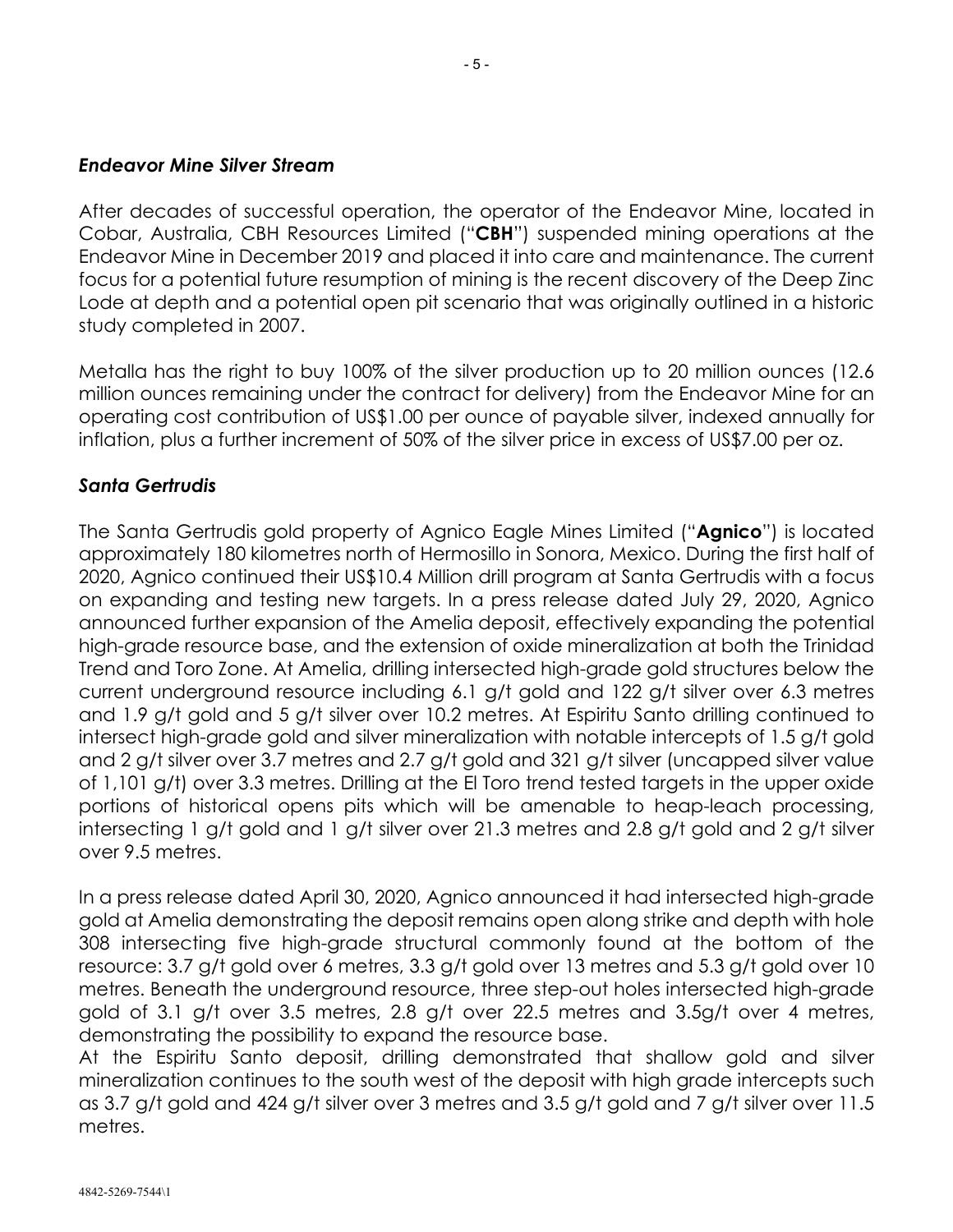On February 13, 2020, Agnico released an updated resource estimate at Santa Gertrudis with its first indicated resource of 104,000 ounces (5.1 million tonnes at 0.64 g/t gold) and an inferred resource of 1.2 million ounces (22.1 million tonnes at 1.64 g/t gold). The resource estimate did not encompass its post-Q4 2019 drilling that extended mineralization along strike, depth and the new discovery at Espiritu Santo.

Through the success of drilling in 2019, Agnico declared an initial inferred resource estimate of 521,000 ounces of gold at Amelia. Agnico expects the year resource estimate for Amelia to increase substantially and to declare the initial resource estimate of Espiritu Santo by year-end 2020.

Agnico's disclosure on its website states that it believes the Santa Gertrudis project has the potential to be a similar size operation to La India which produced over 82Koz of gold in 2019 and is currently evaluating plans to incorporate a heap leach operation for the low-grade ore and a mill for the high-grade underground ore.

Metalla holds a 2.0% NSR on the Santa Gertrudis property.

## *Fifteen Mile Stream*

Fifteen Mile Stream (FMS) is part of St. Barbara Limited's Atlantic Gold Operation and is anticipated to be developed to provide ore to the 2.0 million tonne per year processing facility currently operated by St. Barbara. St. Barbara disclosed in their news release on July 29, 2020, that the Federal Environmental Impact Statement was being revised based on comments received. First Nations consultations and scientific studies are progressing well with another submission anticipated in September 2020. Updates to the reserves and resources are expected on August 24, 2020.

St. Barbara disclosed in their news release on January 22, 2020, they continue to have exploration success at FMS as it continues to enlarge the planned reserve pits and delineate potential satellite pits along trend. At Seloam Brook, 700 metres west of the Plenty deposit, significant mineralization was intercepted suggesting the potential to be a pit extension of the main Fifteen Mile Stream proposed pits. Notable near surface highlights include 1.19 g/t over 6 metres and 2.85 g/t over 3 metres.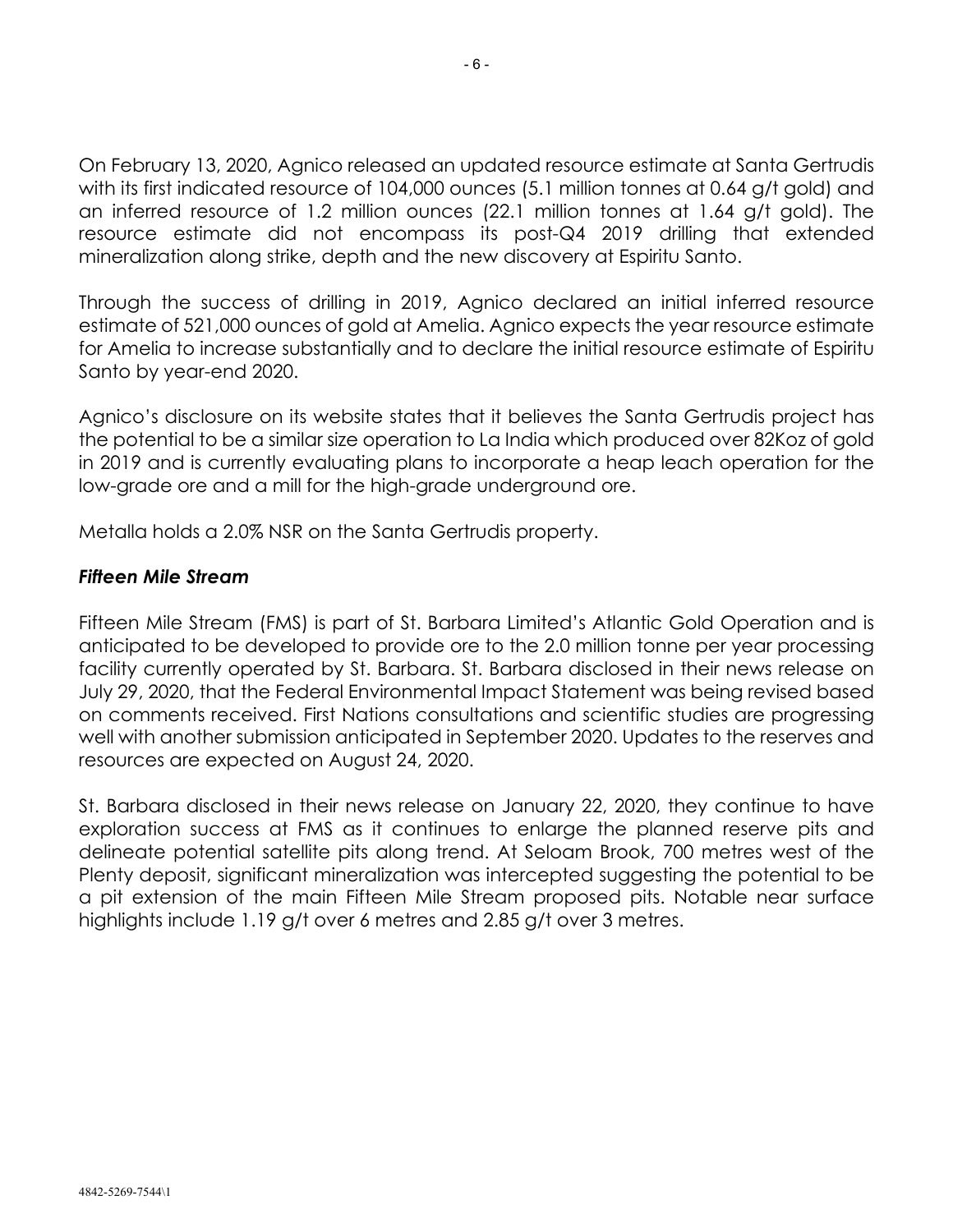At the main Hudson and Egerton MacLean zones, shallow high-grade mineralization has been discovered that will aid in connecting the Egerton and Hudson pits. The best result was 3.21 g/t at 6 metres. West of Egerton, St. Barbara intercepted lateral continuity of shallow mineralization 100 metres west of the current resource with a 1.98 g/t over 7 metres. East of Egerton-MacLean and west of 149, the gap continues to be shortened as mineralization was intercepted at 6.84 g/t over 1 metre. At the 149 deposit, drilling continued to confirm the potential for 149 to be a satellite pit for Fifteen Mile Stream. Extensional drilling 60 metres to the east intercepted 0.86 g/t over 56 metres and 1.03 g/t over 16 metres near surface. Drilling to the south of identified a disseminated halo of mineralization extending over 230 metres of strike length with notable hits of 1.41 g/t over 6 metres and 1.39 g/t over 11 metres. 400 metres east of the 149 Deposit, initial results suggest that mineralization may extend into a new zone called 149 extension intercepting 1.31 g/t over 22 metres.

Metalla holds a 1% NSR on the Hudson, Egerton-Maclean, 149 and the majority of the Plenty deposit and a 3% NSR on the remainder of Plenty and Seloam Brook.

## *El Realito*

El Realito is part of Agnico's La India mine project, which is located approximately 200 km east of Hermosillo in Sonora, Mexico. On July 29, 2020, Agnico reported that drilling success at the nearby sulphide target Chipriona warranted a study on processing sulphides originating from Chipriona and beneath other oxide mineral resources within the La India property including El Realito. Drilling in the other half will be focused on investigating gold-sulphide mineralization below the oxide mineral resources at La India.

Agnico reported on July 31, 2020, that on April 2, 2020, the Government of Mexico mandated that all non-essential businesses, including mining and exploration, suspend operations (the "**Decree**"). Pursuant to the Decree, mining and exploration activities at Agnico's Mexican operations and exploration sites (Pinos Altos, Creston Mascota, La India and Santa Gertrudis) ramped down. Given the ore stacked on the leach pads in previous months, residual leaching continued at Creston Mascota and La India during the suspension period. On May 14, 2020, the Government of Mexico designated mining as an essential activity and permitted the full restart of mining and exploration activities. Agnico's mining operations in Mexico resumed some pre-production activities on May 18, 2020 with employees being gradually reintegrated. Operations resumed fully on June 1, 2020.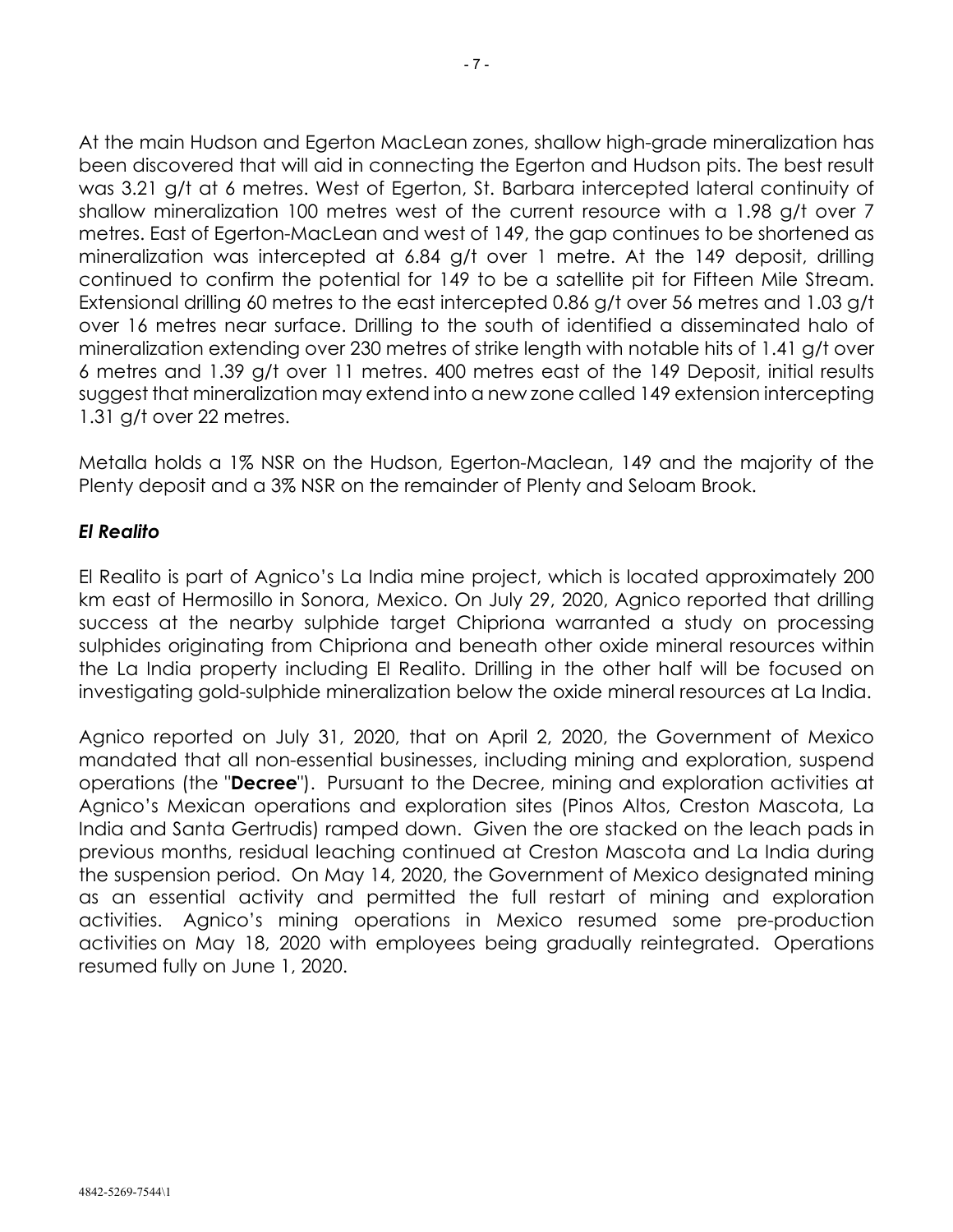Agnico reported on February 13, 2020 ongoing drilling success at its El Realito project located adjacent to its operating La India Mine in Sonora, Mexico. The success has resulted in a new probable reserve estimate of 106,000 ounces of gold and 485,000 ounces of silver (4.7 million tonnes at 0.71 g/t gold and 3.24 g/t silver). In addition to the aforementioned reserves, El Realito currently has a measured resource of 21,000 ounces of gold and 149,000 ounces of silver (1.2 million tonnes at 0.55 g/t gold and 3.89 g/t silver), indicated resource of 17,000 ounces of gold and 83,000 ounces of silver (0.7 million tonnes at 0.71 g/t gold and 3.48 g/t silver and an inferred resource of 4,000 ounces of gold and 24,000 ounces of silver (0.3 million tonnes at 0.47 g/t gold and 2.64 g/t silver)

Agnico has budgeted US\$3.3 million for 17,000 metres of drilling at La India for 2020.

Metalla holds a 2.0% NSR on the El Realito property.

## *Hoyle Pond Extension*

Metalla owns a 2.0% NSR royalty payable by Newmont on the Hoyle Pond Extension, located on claims that are beneath the Kidd metallurgical complex and immediately adjacent to the east and northeast of the Hoyle Pond mine complex. There is a 500,000 oz. gold exemption on the leased mining rights. As of the end of 2019, approximately 3,560 ounces of gold were produced from Metalla's royalty claims and total reserves of 82,650 tonnes of 12.5 g/t for 33,252 ounces of gold and measured resources of 203,028 tonnes at 14.8 g/t for 96,382 ounces of gold. Drilling is expected to continue in 2020 with a budget of 20,000 metres on the extension.

### *Wasamac*

On May 14, 2020, Monarch Gold Corporation ("**Monarch**") entered into a memorandum of understanding ('**MOU**") with Glencore PLC in connection with the potential use of the Kidd concentrator in Timmins for the treatment of ore to be mined from the Wasamac Gold property. As a result of the MOU, Monarch awarded the concentrator study contract to Ausenco on June 22, 2020. Subsequently, Monarch entered into an MOU with Ontario Northland Railway for the transport of ore from Wasamac to the Kidd concentrator on July 9, 2020.

Metalla holds a 1.5% NSR on the Wasamac project subject to a 0.5% buyback for \$7.5 million.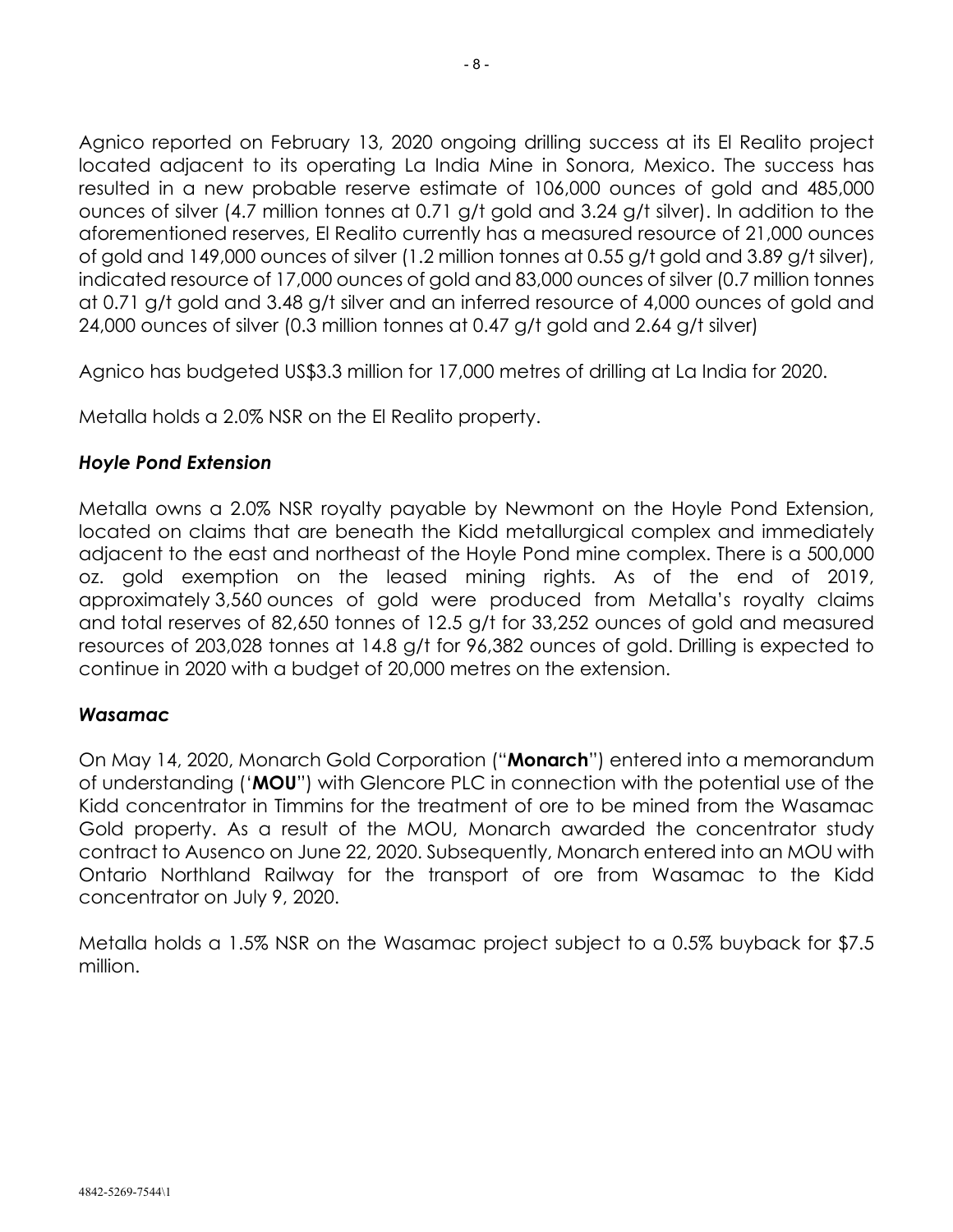## *Beaufor Mine*

Monarch has outlined their intentions to re-start underground operations at the Beaufor mine in Val-d'Or, Quebec within 12-18 months. Concurrently, Monarch will begin a drilling program to focus expanding resource blocks with a focus on high-grade zones. On May 7, 2020, Caisse de depot et placement du Quebec invested \$5 million into the project to support the potential re-opening of the mine.

Metalla holds a 1.0% NSR on the Beaufor mine once Monarch has produced 100,000 ounces of gold from the property.

## *San Luis*

On February 20, 2020, SSR Mining Inc. ("**SSR**") declared that they plan to initiate a detailed mapping program in 2020 at the San Luis project located in Peru. The mapping program will focus on the land near the mineral resources on the project to potentially expand the mineral resource on the project.

Metalla holds a 1% NSR on the San Luis project.

## *Aureus East*

On July 17, 2020, Aurelius Minerals Inc. announced the closing of their \$4.4 million equity financing. The proceeds of the financing will be used to define resources, refine into reserves and reengineer a mine plan for the Aureus mine. On August 5, 2020, Aurelius announced the discovery of 2,700 metres of unsampled drill core from the Aureus East and Aureus West projects following historical drill programs completed by the previous operator.

Metalla holds a 1.0% NSR on the Aureus East mine

## *Zaruma*

Titan Minerals Ltd. ("**Titan**") announced by news release on January 14, 2020, they have been successful in their offer to purchase all of the issued and outstanding common shares of Core Gold, the owner of the Zaruma mine in Ecuador. On May 25, 2020, Titan stated publicly that they plan on a potential sale of Zaruma and are evaluating options in calendar year 2020.

Metalla holds a 1.5% NSR on the Zaruma mine.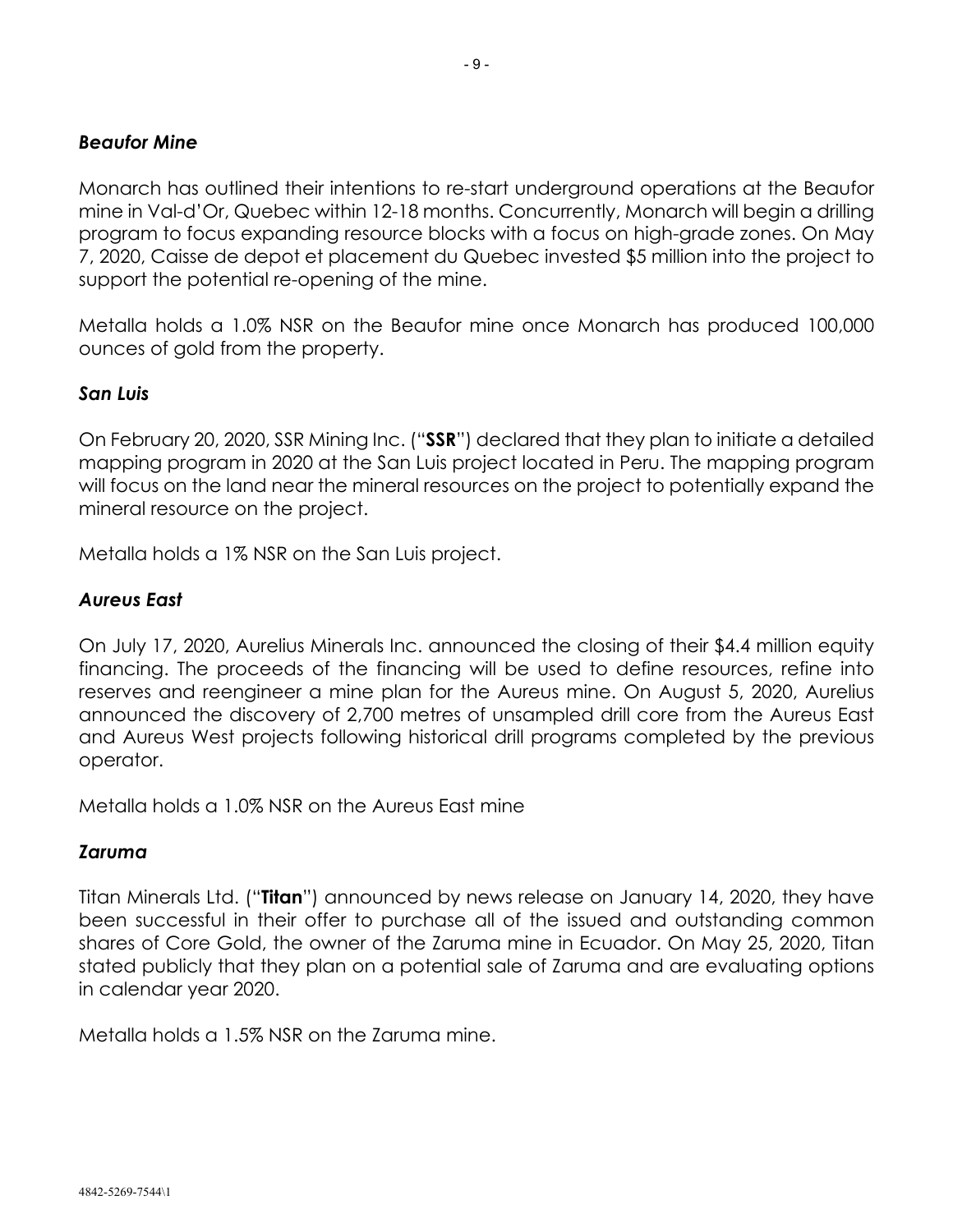Shortly after announcing our acquisition of a gold royalty on NuevaUnión by press release on February 18, 2020, Newmont and Teck, who jointly operate the project, filed an environmental impact statement for the project with the Chilean authorities. The filing involves a planned expenditure of US\$152 million for drilling and other work intended to form the basis for development of a mining plan.

Metalla holds a 2.0% gold NSR on a portion of the NuevaUnión project.

## *Anglo/Zeke*

In Q1 2020, Nevada Gold Mines completed a step out drill program east of the Goldrush deposit in Nevada to build a geological framework critical to identifying concealed targets. In Q2 2020, it was reported that all three step-out holes intersected anomalous Carlin-type geochemistry. One hole returned 4 metres at 1.2 g/t Au in a structural zone above favorable host rock, Barrick, the operator of the Nevada Gold Mines joint venture, has stated this hole warrants follow-up drilling down dip where geologic interpretation suggests it could cut more favorable reactive carbonate rocks. Other observations from drilling include overthickened sections of favorable carbonate host rocks and metasomatism which is an important marker as the best deposits in the Cortez camp are found near metasomatic fronts.

Metalla holds a 0.5% royalty on the Anglo-Zeke claim block.

## *Red Hill*

NuLegacy has continued to progress in the expansion of its plan of operation required to effectively drill the Rift Anticline target at its Red Hill project. NuLegacy has completed a preliminary structural model for the Rift Anticline by utilizing recent drill hole data and geophysical surveying completed over the Rift Anticline. Hole WS19-02 on the eastern flank of the Rift Anticline returned a high-grade interval grading 9.6 grams/ton gold over 5.2 meters. NuLegacy plans to drill three to five deep holes in the most developed northern targets in the Rift Anticline in fall 2020 and a further 11-13 holes are planned in the spring of 2021.

In May of 2020, NuLegacy announced the appointment of Dr. Quinton Hennigh as an advisor to the company and subsequently arranged a private placement of \$5.625 to carry out an expanded exploration program on the Rift Anticline of 14-16 planned core holes.

Metalla holds a 1.5% royalty on the Red Hill project.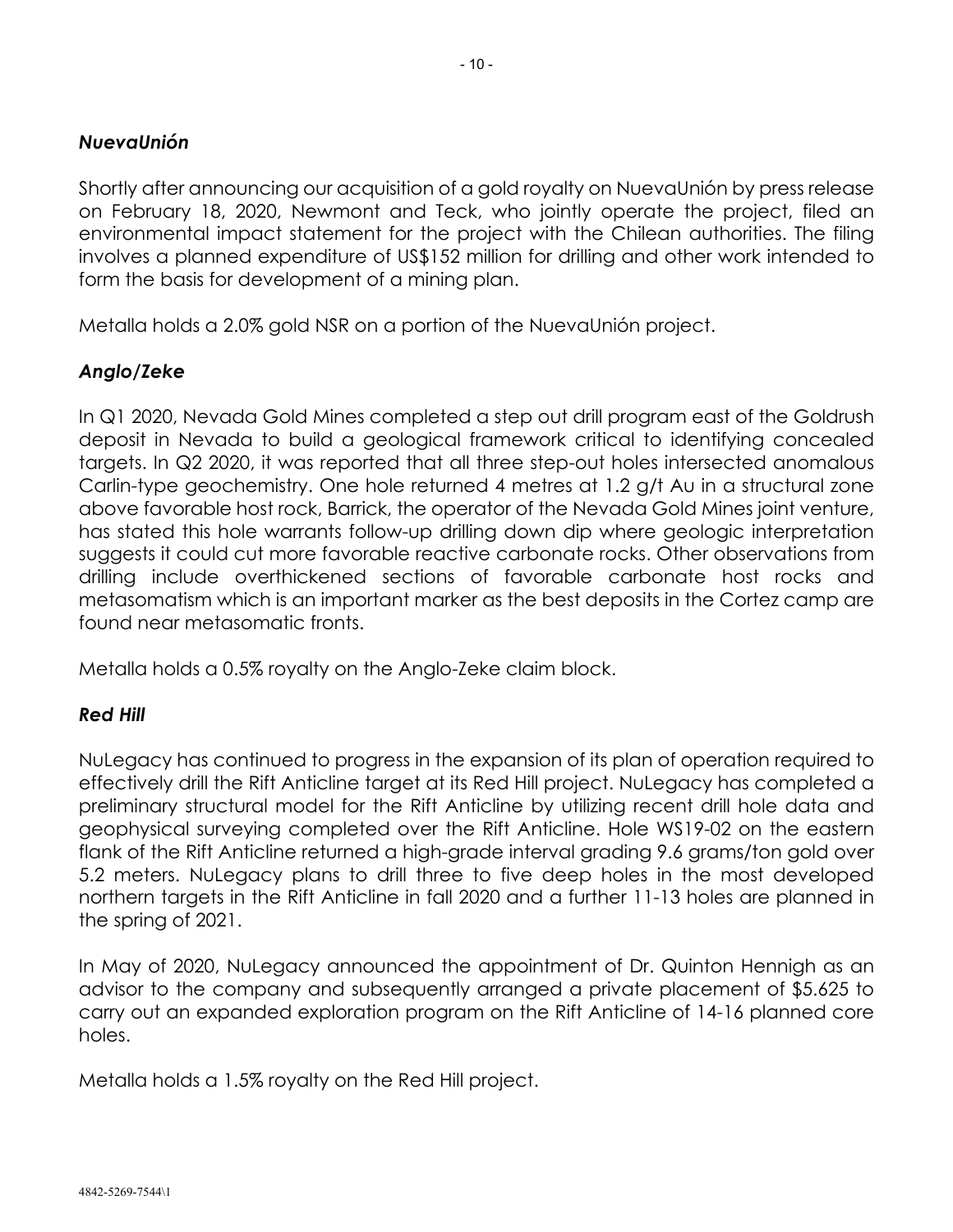## *Goodfish-Kirana*

Warrior Gold Inc. ("**Warrior**") advises that it continues to intersect high-grade gold at the "A" Zone, Goodfish-Kirana property in Kirkland Lake, Ontario. Mineralization in the main zone has been extended by 100 m to the east and 50 m to the west for a total strike length of 300 m and vertical depth of 225 m. Notable intercepts in the drill program include 11.52 g/t gold over 3 metres and 11.25 g/t gold over 1.5 m in the newly discovered south footwall of "A" zone which appears to be a subparallel zone to the main zone 50 metres to the south.

Metalla holds a 1% NSR Royalty on the "A" Zone Goodfish-Kirana property.

## *Lourdes*

On March 10, 2020, Pucara Resources Corporation ("**Pucara**") outlined their intentions to merge with Magnitude Mining Ltd. Concurrently, Pucara will raise gross proceeds of \$3.5 million upon listing on the TSX-V. Proceeds of the raise will be used on exploration activities on the Lourdes property in Ayacucho, Peru. Field work has outlined four potential targets on the property associated with Au-Cu-Mo anomalies, a two-phase drill program testing nine drill targets has been recommended.

Metalla holds a 1% NSR on the Lourdes property.

## *Camflo*

On June 18, 2020, Monarch disclosed they began undertaking a vast, detailed compilation and 3D modelling program on its Camflo property. Historically, 1.65 million ounces of gold was mined from the mine by Camflo Mines and later Barrick Gold. More modern 3D modelling and exploration techniques will be employed to generate targets for exploration on the property.

Metalla holds a 1.0% NSR on the Camflo mine.

### *Big Island*

On April 20, 2020, Copper Reef Mining reported high grade infill results at their Big Island property testing the Tara Massive Sulphide Zone. The significant intercept of the drill program at Big Island returned 15.28 metres at 21.1% zinc, 0.99% copper, 142.4 g/t silver and 5.45 g/t gold. On July 20, 2020, Copper Reef Mining raised \$1.23 million through a private placement to fund exploration at its properties.

Metalla holds a 2.0% NSR on the Big Island property.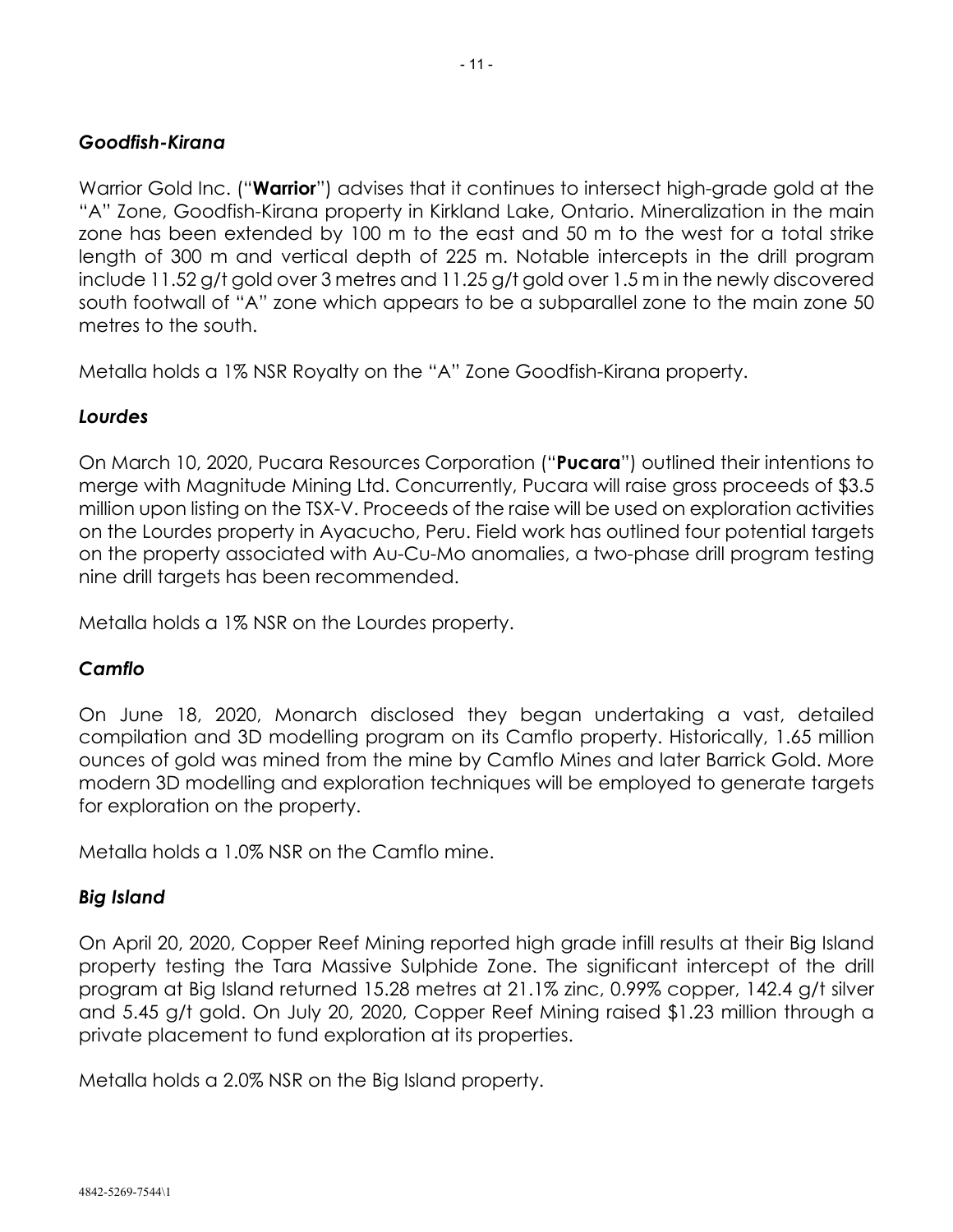## *Grenfell*

On March 1, 2020, Pelangio Exploration announced in their news release high-grade drill results at their Grenfell property, located near Kirkland Lake Gold's Macassa Mine, Ontario. Notable intercepts include 1.32 g/t gold over 26 meters including 314 g/t gold over 1.74 meters and 2.5 g/t gold over 26 meters. A summer 2020 exploration plan is planned to further evaluate the discovery and new targets in the area once a creek crossing permit is granted.

Metalla holds a 0.25% royalty on the Grenfell property.

## **OUTLOOK**

Primary revenue sources for the second half of calendar 2020 are expected to be Wharf (acquired subsequent to fiscal year end), Joaquin, COSE, and NLGM. Joaquin and COSE are expected to move toward commercial production with operations resuming in the calendar third quarter of 2020. The Endeavor Mine, which was placed on care and maintenance in January 2020 has received all final settlements on delivered concentrate. The Company is no longer providing reliable guidance for fiscal 2021 due to the spread of the COVID-19 pandemic and its effect on global mining production levels during calendar year 2020.

### **QUALIFIED PERSON**

The technical information contained in this news release has been reviewed and approved by Charles Beaudry, geologist M.Sc., member of the Association of Professional Geoscientists of Ontario and of the Ordre des Géologues du Québec and a director of Metalla. Mr. Beaudry is a QP as defined in National Instrument 43-101 *Standards of Disclosure for Mineral Projects*.

### **ABOUT METALLA**

Metalla is a precious metals royalty and streaming company. Metalla provides shareholders with leveraged precious metal exposure through a diversified and growing portfolio of royalties and streams. Our strong foundation of current and future cashgenerating asset base, combined with an experienced team gives Metalla a path to become one of the leading gold and silver companies for the next commodities cycle.

For further information, please visit our website at www.metallaroyalty.com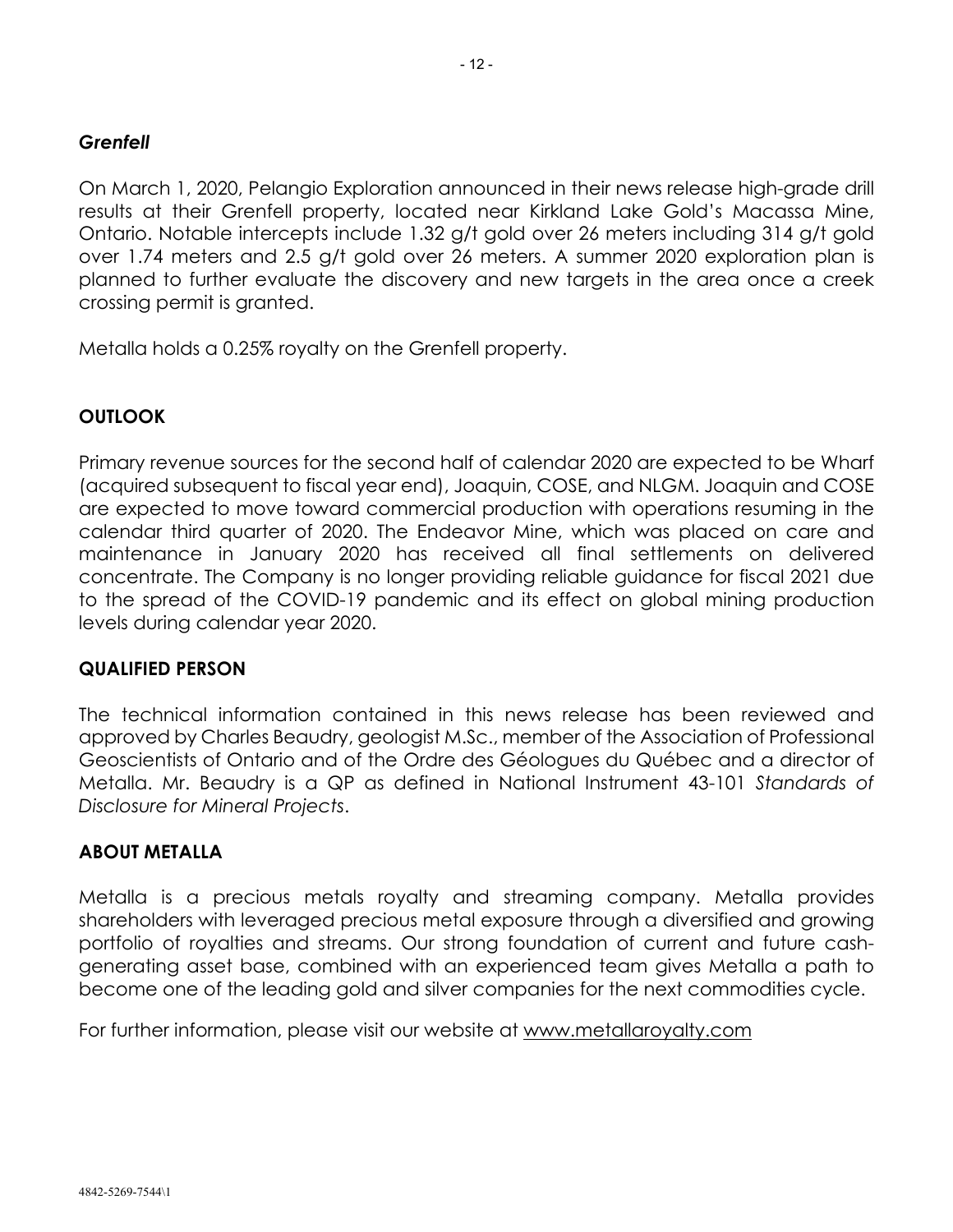### **ON BEHALF OF METALLA ROYALTY & STREAMING LTD.**

(signed) "Brett Heath"

President and CEO

## **CONTACT INFORMATION**

#### **Metalla Royalty & Streaming Ltd.**

Brett Heath, President & CEO Phone: 604-696-0741 Email: info@metallaroyalty.com

Kristina Pillon, Investor Relations Phone: 604-908-1695 Email: kristina@metallaroyalty.com

Website: www.metallaroyalty.com

*Neither the TSXV nor its Regulation Services Provider (as that term is defined in the policies of the Exchange) accept responsibility for the adequacy or accuracy of this release.*

#### *Non-IFRS Measures*

*The items marked above are alternative performance measures and readers should refer to non-international financial reporting standards ("IFRS") financial measures in the Company's Management's Discussion and Analysis for the year ended May 31, 2020 as* filed on SEDAR and as available on the Company's website for further details. Metalla has included certain performance measures in *this press release that do not have any standardized meaning prescribed by IFRS including average cash cost per ounce of attributable silver, average realized price per ounce of attributable silver, and cash margin. Average cost per ounce of attributable*  silver is calculated by dividing the cash cost of sales, plus applicable selling charges, by the attributable ounces sold. In the precious *metals mining industry, this is a common performance measure but does not have any standardized meaning. The Company believes that, in addition to conventional measures prepared in accordance with IFRS, certain investors use this information to evaluate the Company's performance and ability to generate cash flow. Cash margin is calculated by subtracting the average cash cost per ounce of attributable silver from the average realized price per ounce of attributable silver. The Company presents cash margin as it believes that certain investors use this information to evaluate the Company's performance in comparison to other companies in the precious metals mining industry who present results on a similar basis. The presentation of these non-IFRS measures is intended to provide additional information and should not be considered in isolation or as a substitute for measures of performance prepared in accordance with IFRS. Other companies may calculate these non-IFRS measures differently.*

#### *Technical and Third-Party Information*

*Metalla has limited, if any, access to the properties on which Metalla holds a royalty, stream or other interest. Metalla is dependent on (i) the operators of the mines or properties and their qualified persons to provide technical or other information to Metalla, or (ii) publicly available information to prepare disclosure pertaining to properties and operations on the mines or properties on which Metalla holds a royalty, stream or other interest, and generally has limited or no ability to independently verify such information. Although Metalla does not have any knowledge that such information may not be accurate, there can be no assurance that such third-party information is complete or accurate. Some information publicly reported by operators may relate to a larger property than the area covered by Metalla's royalty, stream or other interest. Metalla's royalty, stream or other interests can cover less than 100% and sometimes only a portion of the publicly reported mineral reserves, resources and production of a property.*

*The disclosure was prepared in accordance with Canadian National Instrument 43-101 ("NI 43-101"), which differs significantly from the current requirements of the U.S. Securities and Exchange Commission (the "SEC") set out in Industry Guide 7. Accordingly, such disclosure may not be comparable to similar information made public by companies that report in accordance with Industry Guide*